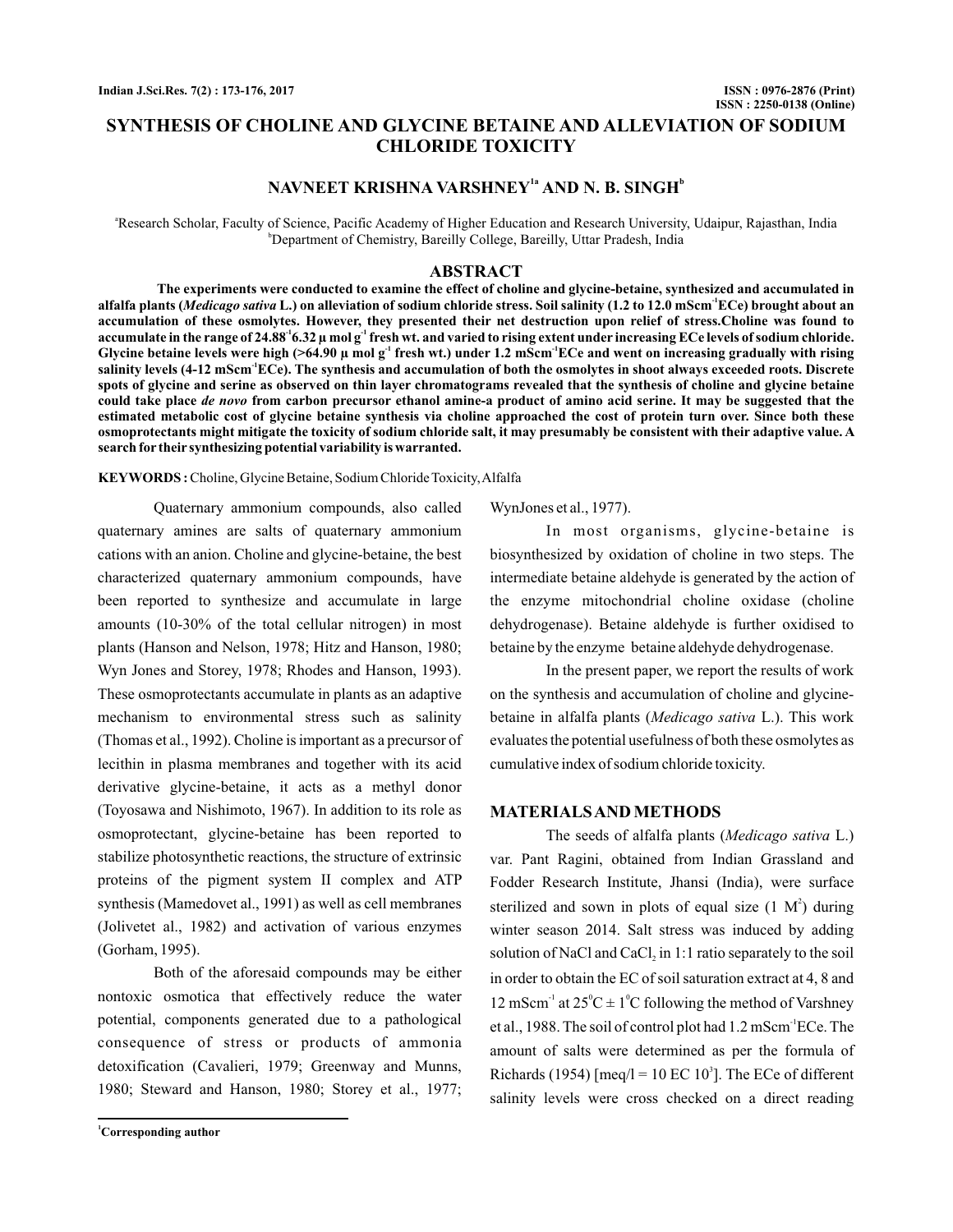## **VARSHNEY AND SINGH : SYNTHESIS OF CHOLINE AND GLYCINE BETAINE AND ALLEVIATION...**

conductivity meter. The plants were exposed to natural light daily from morning to evening. The average day and night temperature varied from  $24^{\circ}$ C to  $31^{\circ}$ C and  $9^{\circ}$ C to  $15^{\circ}$ C respectively. The experiment was conducted in three replications and 12 seedlings were maintained in each replication. Fifteen day old plants were subjected to the analysis of osmolytes under study.

For glycine-betaine and choline determination, blades of the youngest and fully expanded leaves were removed, transported on ice to the laboratory, frozen in liquid N and freeze dried. The dried leaves were weighed and ground in a Micro-wiley Mill to pass a 40-mesh screen. An accurately weighed subsample of milled material (about 20mgs) from each sample was extracted with 5ml of  $\rm H_2O$  at  $100^{\circ}$ C for 1hr and centrifuged to clear. Choline and betaine in the cleared extract were determined by Pyrolysis assay after ion exchange purification/TLC and by periodide colorimetric method (Hitz and Hanson, 1980).

## **RESULTSAND DISCUSSION**

The results obtained by per iodide assay given in Table 1 indicate that both choline and glycine betaine accumulated in alfalfa plants under NaCl salinity stress.

Choline accumulated 24.8  $\mu$  mol g<sup>-1</sup> in shoot of control plants while  $16.32 \mu$  mol g<sup>-1</sup> in root portion of the same. This solute increased upto 8 mScm<sup>-1</sup> and slightly decreased under 12 mScm<sup>-1</sup>ECe i.e. the values recorded were 25.8; 29.9 and 27.2  $\mu$  mol g<sup>-1</sup> in shoot. In roots the corresponding values were 16.2; 16.4 and 10.9  $\mu$  mol g<sup>-1</sup> under 4, 8 and 12 mScm<sup>-1</sup> ECe respectively.

As regards the glycine betaine, it accumulated 64.9  $\mu$  mol g<sup>-1</sup> in shoot of control plants while only 8.2 $\mu$  mol g<sup>-1</sup> in root portion of the same. Under 4, 8 and 12 mScm<sup>-1</sup>ECe, the values recorded were 66.3, 69.51 and 61.9  $\mu$  mol g<sup>-1</sup> respectively.

The observations of both per iodide assay and TLC densitometry were found more or less same (Table 1). Therefore, for the sake of brevity the results of per iodide assay were expressed. Our findings are in agreement with those of Arakawa et al., 1990; Rhodes and Hanson 1993; Varshney et al., 1988.

Thin layer chromatograms of amino acids were run as discrete spots (figure 1). Glycine and serine amino acids appeared besides betaine and choline in solvent butanol-acetic acid-water in the samples of alfalfa plants. Thus, it may be suggested from these results that choline

# **Table 1: Choline, Glycine Betaine and Quaternary Ammonium Compounds in Alfalfa Plants Grown Under Varying NaCl Salinity Regimes**

|                                                               | Soil Salinity Regimes (mScm <sup>-1</sup> ) |       |              |             |              |       |              |       |
|---------------------------------------------------------------|---------------------------------------------|-------|--------------|-------------|--------------|-------|--------------|-------|
|                                                               | Control $(1.2)$                             |       | 4            |             | 8            |       | 12           |       |
|                                                               | <b>Shoot</b>                                | Root  | <b>Shoot</b> | <b>Root</b> | <b>Shoot</b> | Root  | <b>Shoot</b> | Root  |
| Choline ( $\mu$ mol g <sup>-1</sup> frwt)                     |                                             |       |              |             |              |       |              |       |
| Per iodide Assay                                              | 24.88                                       | 16.32 | 25.89        | 16.29       | 29.91        | 16.45 | 27.20        | 10.95 |
| <b>TLC</b> Method                                             | 26.31                                       | 14.32 | 29.34        | 15.11       | 36.32        | 14.31 | 31.15        | 10.51 |
| Glycine betaine ( $\mu$ mol g <sup>-1</sup> frwt)             |                                             |       |              |             |              |       |              |       |
| Per iodide Assay                                              | 64.90                                       | 08.20 | 66.30        | 16.85       | 69.51        | 14.06 | 61.92        | 14.32 |
| <b>TLC</b> Method                                             | 64.85                                       | 08.34 | 65.26        | 09.95       | 71.62        | 16.16 | 62.87        | 11.45 |
| Quaternary ammonium compounds $(\mu \text{ mol g}^{-1}$ frwt) |                                             |       |              |             |              |       |              |       |
| Per iodide Assay                                              | 98.80                                       | 18.69 | 98.97        | 19.27       | 102.36       | 19.64 | 84.94        | 13.44 |
| <b>TLC</b> Method                                             | 98.10                                       | 17.45 | 97.31        | 18.99       | 102.91       | 18.32 | 83.95        | 14.33 |

### **(Values are Mean of Three Determinations)**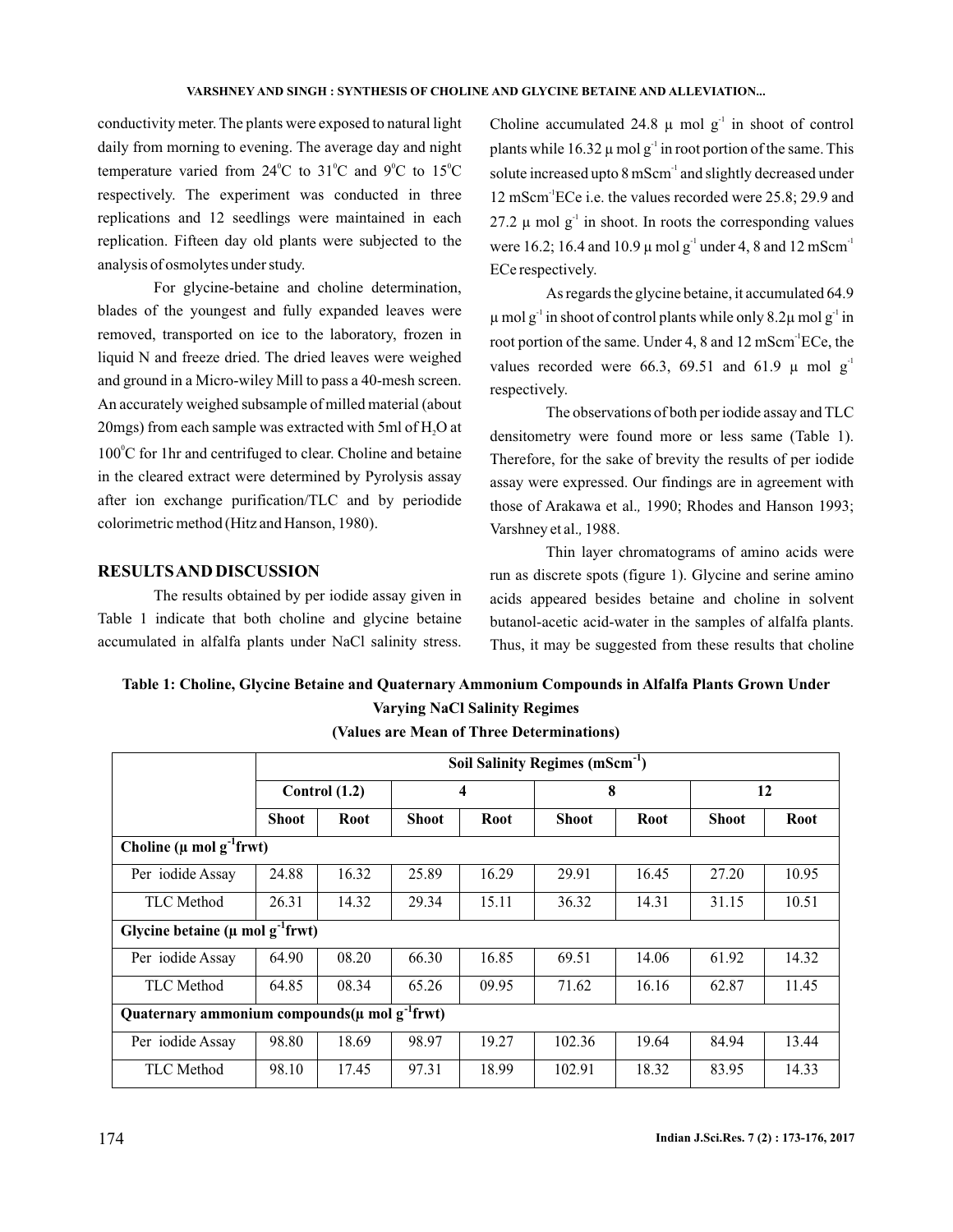#### **VARSHNEY AND SINGH : SYNTHESIS OF CHOLINE AND GLYCINE BETAINE AND ALLEVIATION...**



**Figure 1: Thin Layer Chromatography of Amino Acids Run as Discrete Spots in Strong Acid Solvent** Butanol-Acetic Acid-Water (BuA) in the Plant Samples of Alphalpha (*Medicago sativa* L.) Control and Treated **(NaCl), Co-Chromatograph of the Standards Betaine, Choline, Glycine and Serine**

might synthesize by sequential three step methylation of ethanolamine and choline could subsequently convert into glycine betaine by two oxidation steps.

Serine\n
$$
\downarrow
$$
 -CO<sub>2</sub>\n\nEthanol amine\n
$$
+ (CH3)3
$$
\n\nCholine\n
$$
O2 \downarrow
$$
 -2H<sub>2</sub>\n\nGlycine betaine

Our results revealed that the catabolic system of glycine betaine was perhaps blocked by increasing salinity levels. In this way a substantial amount of glycine betaine could be maintained in stressed alfalfa plants. Similar results have been obtained in bacterial studies of Bernard et al. (1986). Thus, glycine betaine behaves as an inert end product during stress (Ahmad and Wyn Jones, 1979; Ladyman et al. 1980; Hanson and Wyse, 1982).

It must also be emphasized here that choline, the precursor of glycine betaine, is present in alfalfa plants and become available for production glycine betaine (Wyn Jones and Storey, 1981). The presence as well as role of choline oxidase and betaine aldehyde dehydrogenase enzymes need further studies.

## **ACKNOWLEDGMENT**

The authors would like to thank the Director, Faculty of Science, Pacific Academy of Higher Education and Research University, Udaipur (Rajasthan) for providing necessary facilities. We would also like to thank Dr. Anuraag Mohan, Head Department of Chemistry, Bareilly College, Bareilly for providing assistance in chemical analysis.

## **REFERENCES**

Ahmad N. and Wyn Jones R. G., 1979. Glycine-betaine, proline and inorganic ion levels in barley seedlings following transient stress. Plant Sci. Lett., 15: 231-237.